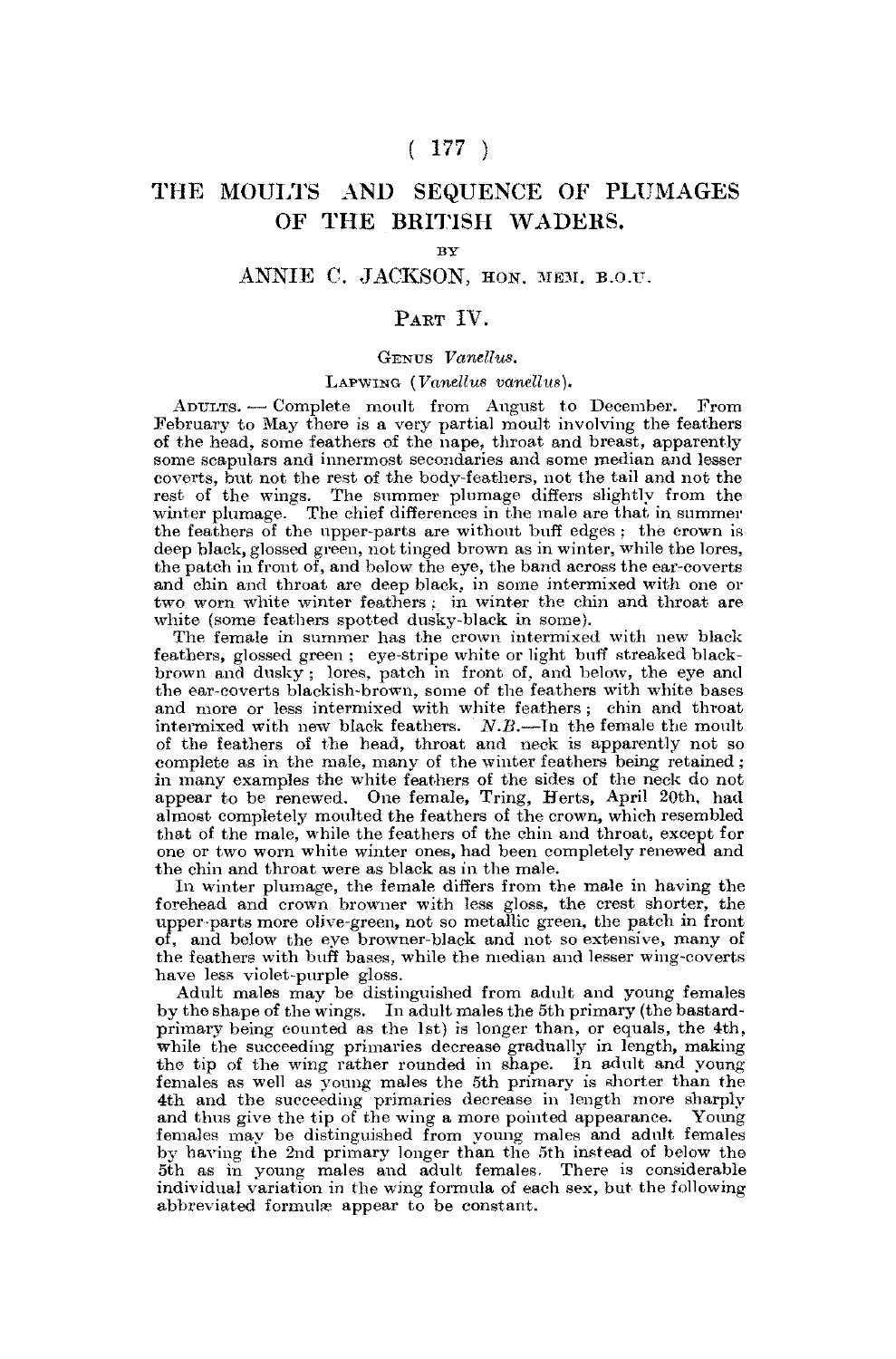ADULT MALE.—2nd primary comes between 7th and 8th or 8th and 9th primaries ; 4th or Sth primaries are longest; 6th above 2nd.

ADULT FEMALE AND YOUNG MALE.-2nd primary comes between the Sth and 6th ; 3rd or 4th primaries are longest, in some equal; 6th below 2nd.

YOUNG FEMALE.—2nd primary comes between 3rd and 4th or 4th and Sth ; 3rd usually longest, in some 3rd and 4th equal, otherwise 4th shorter than 3rd ; 6th below 2nd.

Mr. F. W. Frohawk, in. the *Ibis,* 1904, pp. 446-451, gives a more detailed wing formula for each sex, but owing to individual variation his formulae do not always hold good. He also seems to have overlooked the fact that the wing of the young male is like that of the adult female in shape, while that of the young female is different to both.

JUVENILE.—Like the adult female in winter, but the crown dark sepia, the feathers edged light buff and the crest shorter ; nape below nuchal collar ash-brown, the feathers edged warm buff; (in the adult the nape is tinged green and the feathers lack the buff edges); upper-parts, including innermost secondaries and coverts, dull green more or less tinged brown (in some the brown tone predominating), the feathers plentifully edged, and some notched, warm buff ; patch in front of the eye smaller, that below eye less extensive and browner ; gorget narrower and dull brownish-black, faintly glossed dull-green, the feathers tipped light buff or white ; under tail-coverts paler pinkish-cinnamon: tailfeathers (except outer pair) tipped warm buff ; primary and greater coverts dull black with little or no gloss, the greater coverts, narrowly tipped warm buff, median coverts dull or metallic green with broad warm buff edges (in the adult, only a few of the median coverts have sandybuff tips); lesser coverts dull brownish-green, some with a metallic green sheen and most with warm buff tips, which are absent in the adult.

The juvenile body-feathers are softer and looser in structure than in the adult. The sexes are alike, but the upper-breast in males appears to be more greenish-black and in females more brownish-black with or without a greenish gloss, in some males some of the median coverts are glossed, and the distal lesser coverts are tinged with violet-purple.

*N.B.-*—In the juvenile the outer pair of tail-feathers are often entirely white with no black marking. I have not yet examined an undoubted adult with a pure white outer tail-feather.

FIRST WINTER.—The juvenile body-plumage (not all the scapulars), very occasionally an odd tail-feather, some innermost secondaries and coverts, some or most median and lesser coverts, but not the rest of the wings, are moulted from July to December. After this moult the birds are very like the adults, but may be distinguished by the shorter crests, the worn buff edges to the tail-feathers, when not too abraded, and the duller wing-coverts ; the primary and greater coverts are as in the juvenile, but the sandy-buff tips to all, except the inner greater coverts, are usually worn off. Tn the male the median coverts have usually less violet-purple gloss and the light buff edges are more numerous than in the adult ; the lesser coverts distally are metallic green, more or less glossed violet-purple (not deep violet-purple as in the adult), while proximally they are brownish tinged dull green without, or with only a faint indication of, the violet or greenish-purple sheen of the adult, the innermost with a slight violet gloss, a few edged warm buff (in the adult these edges are absent). In the female the median coverts are like those of the adult female, but more plentifully edged warm buff, innermost brownish-green with brownish bases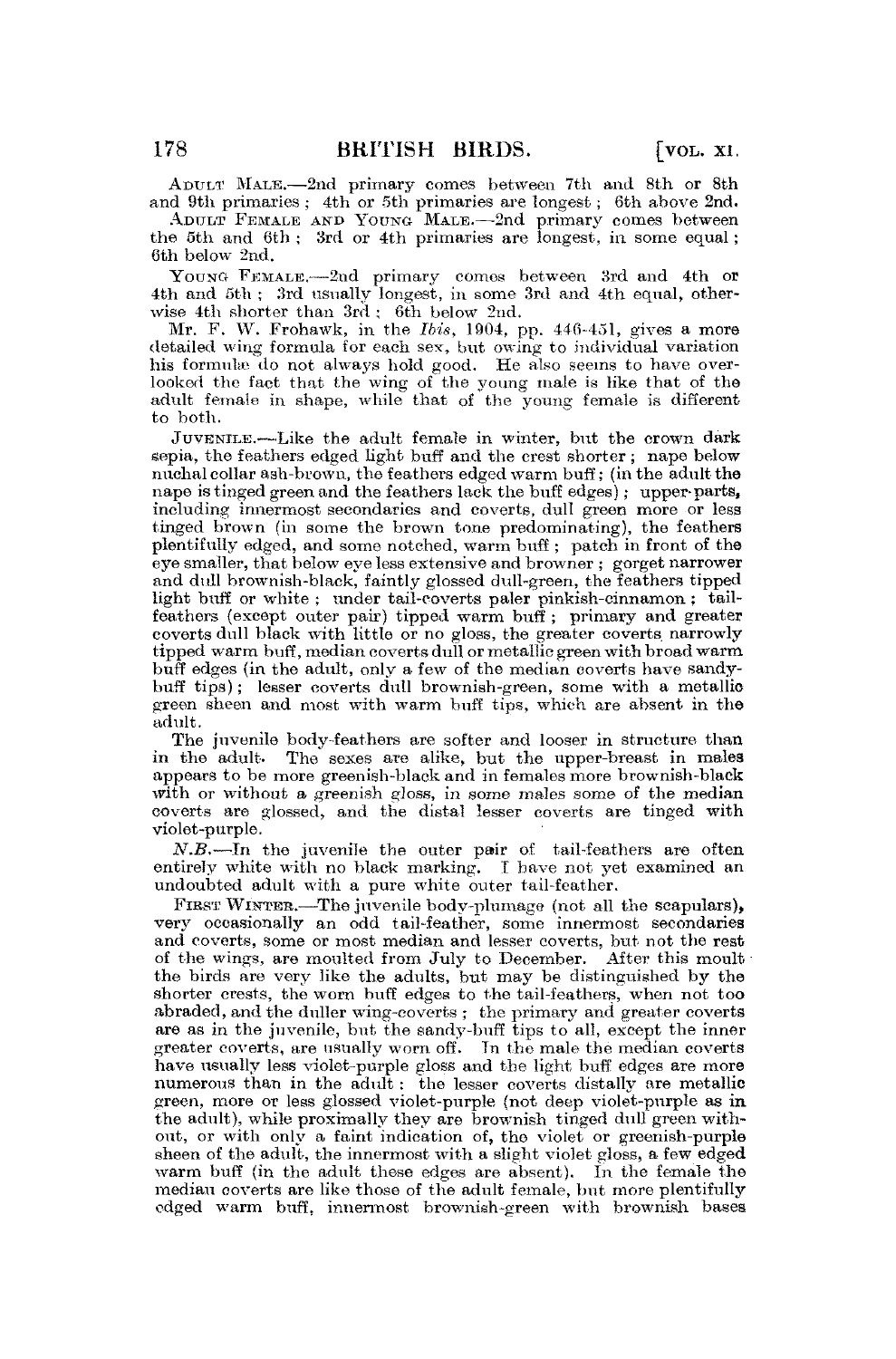exposed and tipped warm buff (in the adult these coverts are more metallic green and the buff edges are less numerous); proximal lesser coverts as in first winter male but with little or no indication of violet gloss (in the adult female these feathers are metallic green with a violet gloss and without buff tips).

FIRST SUMMER.- Only a few spring specimens were examined. Apparently first summer birds are like the adults but distinguished by duller wing-coverts as in first winter.

*N.B.*—Males collected in summer often have the 5th primary worn down and equalling the 4th in length (in very worn specimens shorter than the 4th), so that it is not always possible to identify a first summer male by the relative length of the 4th and 5th primaries. One  $\delta$ , Northern Manchuria 22/5, however, had the 5th primary well below the 4th (wing only slightly worn), otherwise was like the adult ; one  $\delta$ , Scotland April 25th, the same and like the adult, but the crest shorter.

When the wing quills are not too abraded, first summer females may be distinguished from adult females by the relative length of the second primary.

### GENUS *Arcnaria.*

#### TURNSTONE *(Arenaria i. interpres).*

ADUUTS.—Complete moult from July to October. From February to June there is a partial moult, involving the body-feathers (not all the scapulars nor all the feathers of the back and rump, nor all the upper tail-coverts), usually the tail-feathers, innermost secondaries and coverts, usually some median and lesser coverts (in some specimens most of the median and lesser coverts), but not the rest of the wings. The winter and summer plumages are distinct. The sexes are alike in winter, but in summer the female has the crown black or blackbrown, the feathers narrowly edged warm buff and apparently never edged white as in many males ; nape white more or less washed with buff, the feathers spotted and marked with dusky-brown or black (in some the distal portions of the feathers are more or less sootybrown); in the male the nape is white, in some the feathers tipped dusky and washed with russet ; in the female the mantle and scapulars are blacker, the feathers with fewer russet edgings and markings than in the male, while the black patch below the eye is less extensive and the black band across the sides of the neck narrower ; innermost secondaries and coverts black-brown glossed olive, or olive-brown narrowly margined, and in some with one or two irregular markings of, russet, instead of more or less russet or plentifully marked with it as in the male ; median coverts as in the male, but with less russet and more black, in some intermixed with pale drab feathers (sometimes tinged russet) with black-brown centres.

*N.B.*—The lesser coverts only occasionally appear to be renewed in spring in the female, while usually fewer new median coverts are acquired than in the male.

One adult male, May, Scotland, has the 2nd primary of each wing in quill, the remaining primaries new ; an unusual occurrence in spring : the specimen is in full moult including axillaries and under wing-coverts.

JUVENILE.—*Male and female.*—Much like the adult in winter plumage, but the dark sepia or black-brown feathers of the upperparts and innermost secondaries and coverts tipped light buff (not shading at the tip into ashy-brown, dusky or buffish-brown, as in the adult, in which some of the feathers also are faintly tipped white); pectoral gorget narrower than in the adult and in some tinged browner,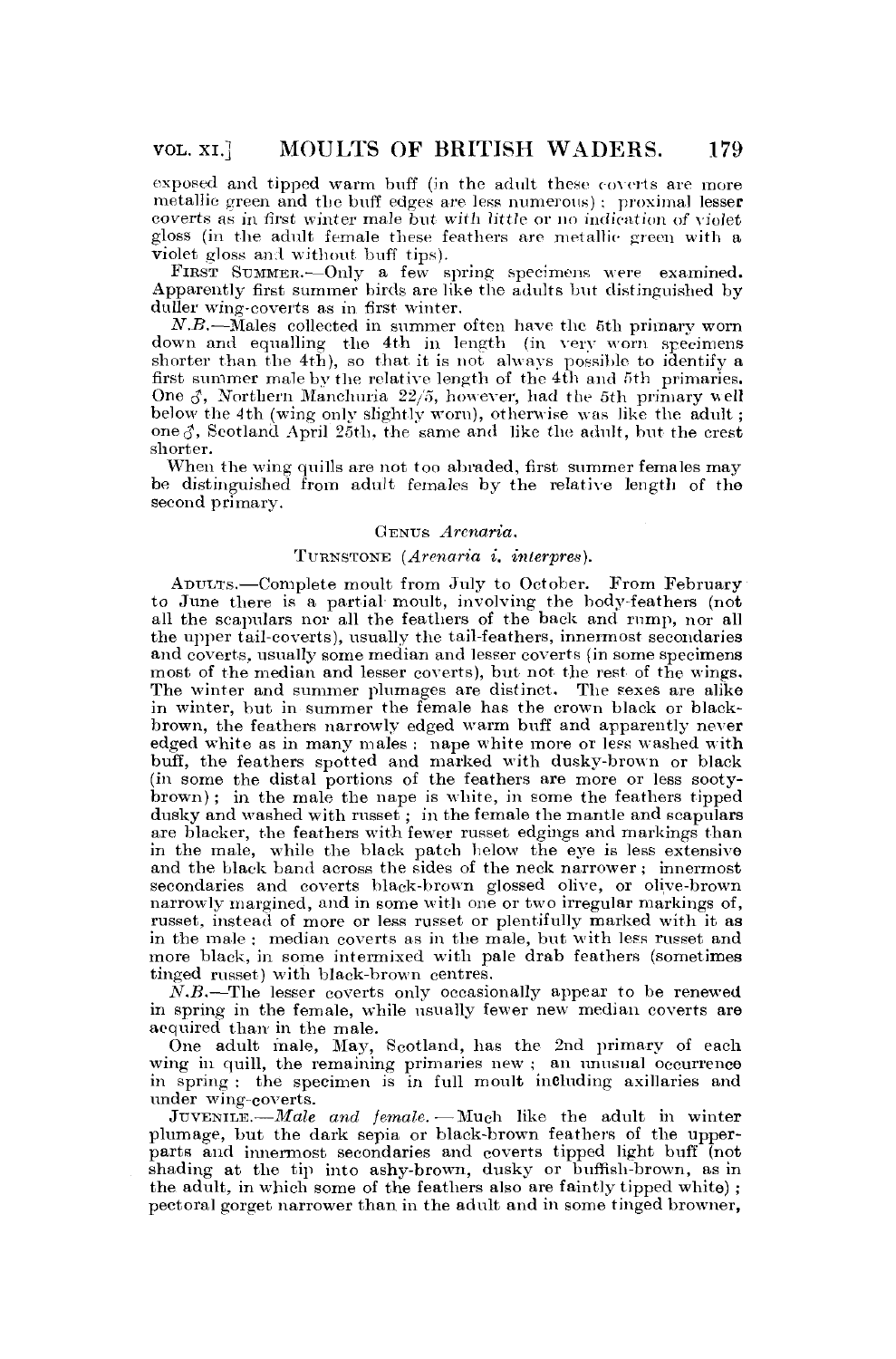in some the feathers faintly edged light butt; patch on sides of the breast usually lighter and washed buff, some of the feathers streaked and marked dusky-black (in the adult the sides of the breast are ashybrown, some of the feathers tipped white); tail-feathers as in the adult, but usually tipped light buff; median coverts dusky-brown, some white as in the adult, but, except white ones, edged warm or light buff, instead of edged bufflsh-brown (or tawny in some specimens) as in the adult; lesser coverts as in the adult but in some with buff tips.

FIRST WINTER.—*Male and female.*—The juvenile body-plumage (not all the scapulars), usually the tail-feathers, innermost secondaries and coverts, a few median and lesser coverts are moulted from August to November, but not the rest of the wings. After this moult the birds are like the adults, but are distinguished by the buff edges to some retained juvenile scapulars, innermost secondaries and median coverts.

FIRST SUMMER..—Moult as in the adult, after which the birds are like the adults in summer plumage, but are distinguished by the worn buff edges to the retained juvenile wing-coverts, especially the innermost median coverts ; the male also differs from the adult male in having the crown more heavily streaked black-brown or black, the feathers narrowly edged warm buff, in some white ; the black band from eye to eye narrower and often incomplete ; nape more or less streaked dusky; mantle, scapulars and innermost secondaries and new wingeoverts with less russet than in the adult male, and usually with rather more, or about the same, amount of russet as in the adult female. The female resembles the adult female but has less russet on the upper-parts, innermost secondaries and new wing-coverts,

*N.B.*—Only a few median and lesser coverts and one or two innermost secondaries had been renewed in the female specimens examined.

### GENUS *Bartramia.*

#### BARTRAM'S SANDPIPER *(Bartramia longicauda.)*

ADULTS.'—Complete moult from July to January. The body-moult appears to commence in July or August while the moult of the remiges is deferred till later; several specimens examined were moulting primaries in December and January and one in December and two in January the body as well. Only two spring specimens examined were in moult; one February 6th was moulting the body-feathers, tailfeathers and innermost secondaries and coverts but not the rest of the wings, another labelled " Spring " was moulting the same and in addition some median and lesser coverts. There is no difference in coloration between the winter and summer plumages, and the sexes are alike.

JUVENILE.—*Male and female*.—Very similar to the adult, but the feathers of the mantle and seapulars darker, being black-brown edged all round with buff, the feathers practically with no barring, except for some notches of black-brown on the outer edge of the seapulars (in the adult the mantle and scapulars are sepia glossed olive and feathers of mantle shaded black-brown or with subterminal black-brown barrings and edged sandy-brown and buff, and the scapulars with ill-defined black barrings); median coverts sepia or ash-brown broadly tipped and notched with buff or cream and with a subterminal shading, approximating in shape a semicircle, in some a round patch, in some an incomplete barring, notching or bordering of dark sepia (in the adult the median coverts are sepia with broad buff tips and edges and have two or three transverse bars of black-brown, not always well defined);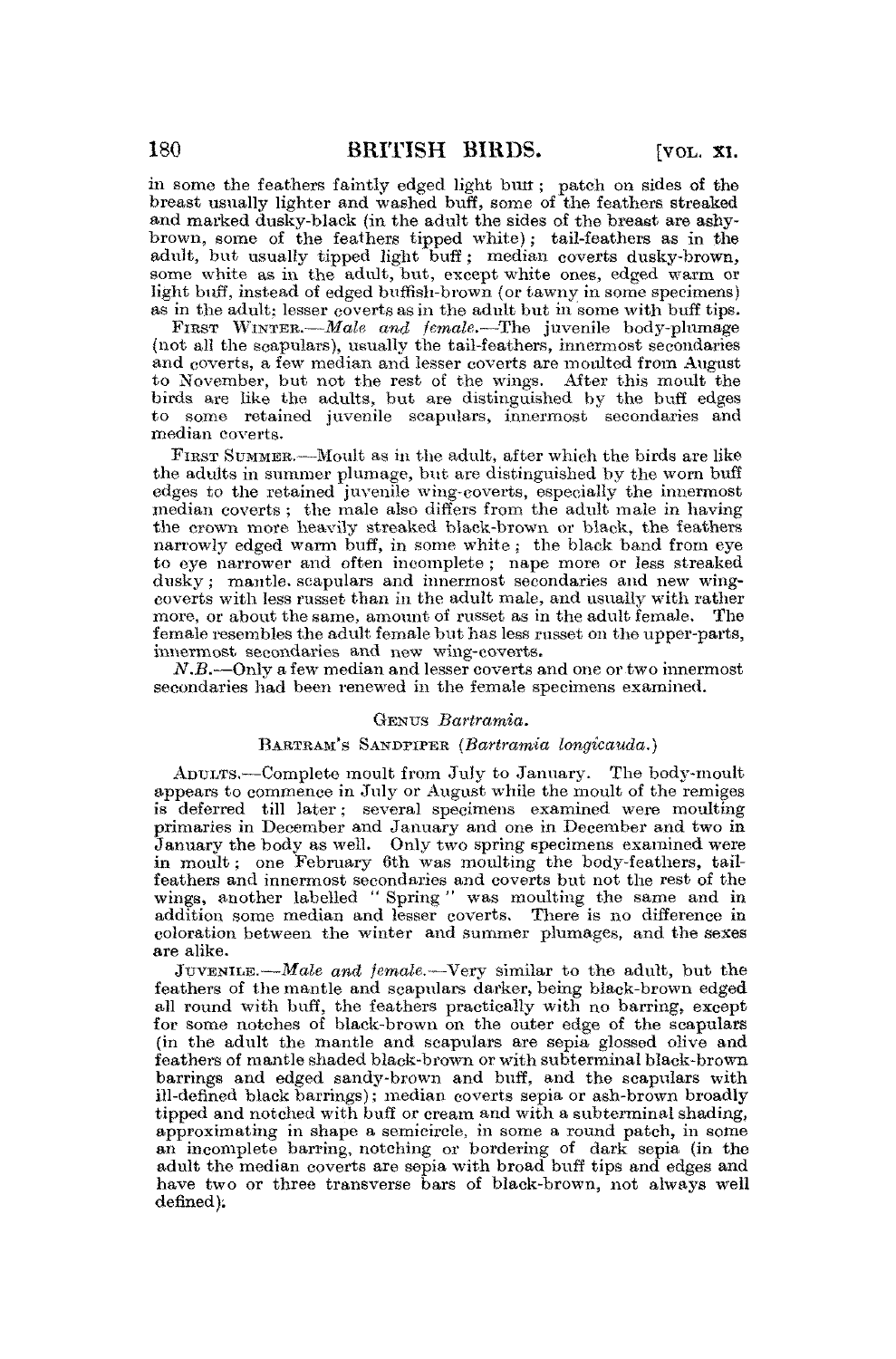FIRST WINTER.-*Male and female*.-The juvenile body-feathers, innermost secondaries and coverts, some median and lesser coverts, but not the tail-feathers nor the rest of the wings are moulted from early autumn to winter. After this moult the birds resemble the adults, but are distinguished by the retained juvenile median and lesser coverts.

FIRST SUMMER.—Apparently not to be distinguished with certainty from the adult.

# GENUS *Machetes.*

#### BUF F *{Machetes pugnax).*

ADULTS.-—Complete moult from July to December. From March to June there is a partial moult involving the body-feathers (not all the scapulars, not all, and in some not any, of the feathers of the back and rump), usually the tail-feathers, some innermost secondaries and coverts, some median and lesser coverts but not the rest of the wings. A varying number of winter feathers are retained on the upper- and under-parts. The male, as is well known, has a striking summer plumage which is subject to great variations in colour and is characterised by the assumption of a tippet and ruff. The female lacks the tippet and ruff of the male, and as compared with the latter has a sombre breeding plumage. In winter the sexes are alike in nas a sombre breeding plumage. In white the sexes are allie in<br>plumage, but the female may always be distinguished by her

JUVENILE.—*Male and female.—-The* upper-parts are distinct but the under-parts are much like the adult in winter plumage. Upperparts sepia or blackish-brown, the feathers fringed warm or ochraceousbuff, nape pale ashy-brown, the feathers fringed warm buff (in the adult the upper-parts are pale sepia, the feathers with dark shafts and lighter edges, in some the feathers with central shadings of blackbrown) ; lower throat, sides of neck, breast and flanks warm buff (in the adult the lower throat and sides of neck and breast are pale ashybrown, the feathers broadly edged white; in some the lower throat and sides of neck faintly spotted sepia; flanks white, some tinged ashy); tail-feathers ash-brown bordered and marked blackish and fringed buff (the buff fringes are absent in the adults); wing as in the adult, but innermost secondaries as upper-parts, not pale sepia with one or two irregular black marks as in the adult; greater, median and lesser coverts ash-brown or pale sepia bordered with darker brown and fringed warm or oehraceous-buff {in the adult these coverts are sepia, broadly tipped white, the inner greater coverts in gome with a subterminal black patch on each web, the median and lesser, coverts pale sepia with dark shafts and lighter edges and faintly tipped white). The sexes are alike in plumage but the female is smaller.

FIRST WINTER. - Male and female. - The juvenile body-feathers (not all the scapulars), sometimes the tail-feathers, some innermost secondaries and coverts, some median and lesser coverts are moulted from August to December, but not the rest of the wings. The birds now resemble the adults in winter plumage, but are distinguished by the juvenile median and lesser coverts and one or two worn juvenile innermost secondaries and scapulars.

FIRST STIMMEB.-—Moult as in the adults, and only to be distinguished from the adults when the buff edges to the juvenile wing-coverts have not become completely abraded.

### *Gxmvs CaMdris.*

## THE SANDERLING. (Calidris alba).

ADULTS.—Complete moult from July to November. From March to June there is a partial moult involving the body-feathers (not all the scapulars, not all, and sometimes not any, of the feathers of the back